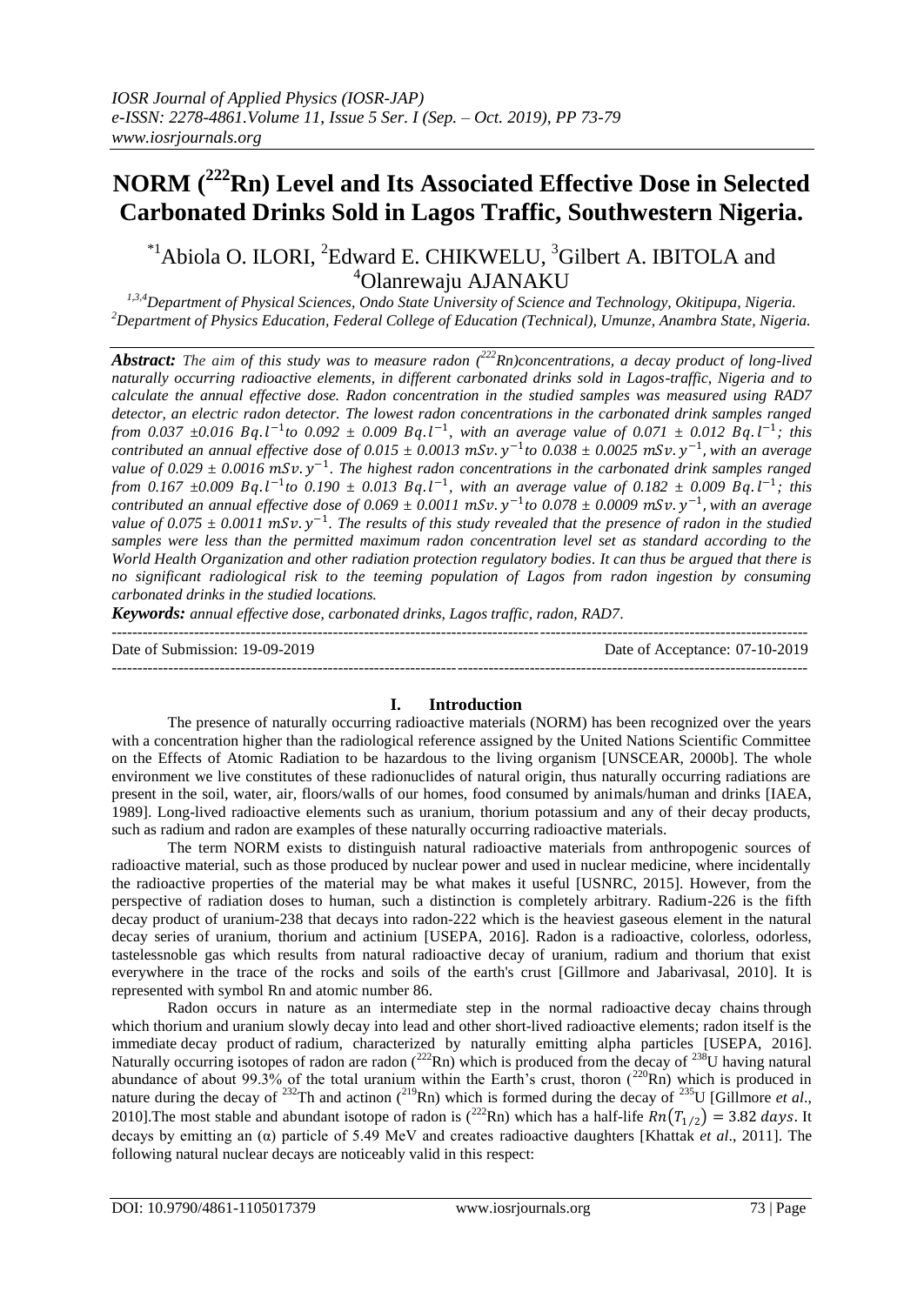*NORM (<sup>222</sup>Rn) Level and Its Associated Effective Dose in Selected Carbonated Drinks Sold in Lagos ..*

| $^{238}_{92}U \rightarrow ^{234}_{90}Th + ^{4}_{2}He$  | (1) |
|--------------------------------------------------------|-----|
| $^{234}_{90}Th \rightarrow ^{234}_{91}Pa + ^{0}_{-1}e$ | (2) |
| $^{234}_{91}Pa \rightarrow ^{234}_{92}U + ^{0}_{-1}e$  | (3) |
| $^{234}_{92}U \rightarrow ^{230}_{90}Th + ^{4}_{2}He$  | (4) |
| $^{230}_{90}Th \rightarrow ^{226}_{88}Ra + ^{4}_{2}He$ | (5) |
| $^{226}_{88}Ra \rightarrow ^{222}_{86}Rn + ^{4}_{2}He$ | (6) |
| $^{222}_{86}Rn \rightarrow ^{218}_{84}Po + ^{4}_{2}He$ | (7) |

As it can be seen from equation (1) to (7), the natural decay series consists of radioactive isotopes and isobars, with the emissions of energetic alpha- and beta-particles to the environment or living tissue.

Radon can be dissolved and transported into the water by pores in rock and soil. The activity concentration of <sup>226</sup>Ra in carbonated drinks can vary considerably since it depends on the origin of the water used in the production of the drinks among other chemical factors [Palomo *et al*., 2007]. The associated health hazard gives rise to a radiation dose which results from either inhalation or ingestion. Thus, radon gas can be transmitted from water to the air, and when inhaled, this leads to the exposure of the lungs to radiation risk and ingestion of water containing radon is considered to directly impact the stomach [Khursheed, 2000].

Under normal conditions and considering the gaseous nature of radon, it is easily inhaled, therefore, considered a health hazard [USEPA, 2016]. It is often the single largest contributor to an individual's [background radiationd](https://en.wikipedia.org/wiki/Background_radiation)ose, but due to local differences in geology [Kusky, 2003].Radon is the second most frequent cause of lung cancer, after cigarette smoking, causing 21,000 lung cancer deaths per year in the [United States](https://en.wikipedia.org/wiki/United_States) [USEPA, 2003; USEPA, 2012]. While radon is the second most frequent cause of lung cancer, it is the number one cause among non-smokers, according to the United States Environmental Protection Agency's estimates [USEPA, 2012].

It has been reported that Nigeria is the fourth market in the world with the biggest consumers of carbonated drinks in the world coming after the United State of America, China and Mexico [Euromonitor International, 2017]. It was also reported that Nigeria's fast-growing population brings with it a continuing demand for carbonated drinks, especially as the climate is quite hot. It was also reported that 86.5% of Nigerians consumes carbonated soft drink [NBS, 2010]. [Lagos](http://worldpopulationreview.com/world-cities/lagos-population/) State, being a port city and the most populous city in [Nigeria](http://worldpopulationreview.com/countries/nigeria-population/) and on the African continent, is leading with the consumption rate of carbonated drink by its populace in Nigeria and Africa at large. Lagos [surpassed](http://www.theatlantic.com/international/archive/2012/07/this-is-africas-new-biggest-city-lagos-nigeria-population-21-million/259611/) [Cairo](http://www.theatlantic.com/international/archive/2012/07/this-is-africas-new-biggest-city-lagos-nigeria-population-21-million/259611/) in size in 2012 to become the largest city of Africa [Campbell, 2012].

A study has shown nearly 16% of children in Ibadan, a popular town in Southwestern Nigeria, aged 6- 18 months were given soft drinks at least once per day as a weaning drink [Bankole *et al*., 2006]. Thus, the aim of this present research work is to measure radon concentrations in different types of carbonated drinks that are sold in Lagos-traffic, southwestern, Nigeria and calculate the annual effective dose in all samples collected.

#### **II. Theory**

For  $N(t)$ <sup>222</sup>Rn nuclei at time t, the number of <sup>222</sup>Rn which decay in time t is:  $dN(t)$  $\frac{N(t)}{dt} = -\lambda. N(t) = -\frac{1}{\tau}$  $\frac{1}{\tau}N(t)$  (8) where:  $\tau = \frac{1}{1}$  $\frac{1}{\lambda}$  = lifetime of sample of <sup>222</sup>Rn nuclei;  $\lambda =$  decay or disintegration constant;  $N(t)$  = number of nuclei at time t. Also,  $N(t) = N(0)e^{-\lambda t} = N_0 e^{-t/\tau}$  (9) where:  $N(0) = N_0$  = number of radioactive nuclei at time  $t = 0$  (i.e., initially) Further, we have:  $N(t) = N_0 e^{-\lambda T_1/2} (10)$  $T_{1/2}$  = half-life of <sup>222</sup>Rn =  $\frac{\ln(\frac{1}{2})}{-\lambda}$  $\frac{i(\overline{z})}{-\lambda} = \frac{\ln(2)}{\lambda}$  $\frac{(\xi)}{\lambda} = 0.693/\lambda = 0.693\tau(s)$  (11) The strength or activity  $c(t)$  of <sup>222</sup>Rn source is the number of decays that take place per second. That is,  $c(t) = \frac{-dN}{dt}$  $\frac{aN}{dt} = \lambda N = \lambda N_0 e^{-\lambda t}$  (12) The units of  $c(t)$  are: Curie =  $Ci = 3.7 \times 10^{10}$  decays/s Becquerel  $(S.I.) = Bq = 1$  decay/s.

The concentration of <sup>222</sup>Rn ( $C_{Rn}$ ) is given by: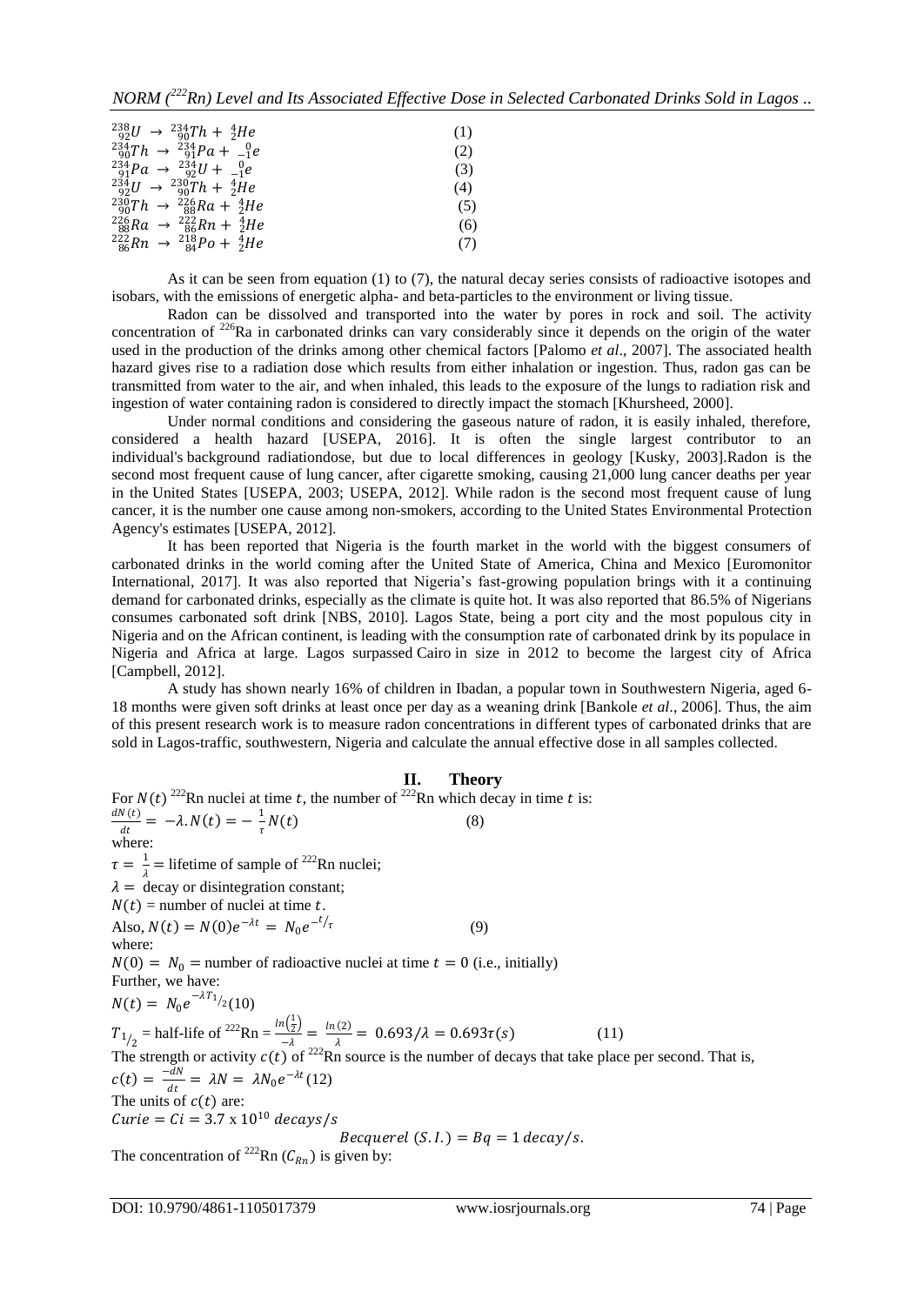$C_{Rn} =$ Activity of <sup>222</sup>Rn sample  $\frac{1}{\text{Volume of } 222 \text{ Rn sample}}$  =  $\boldsymbol{c}(t)$ V  $(13)$ where:  $c(t) = activity$ ;  $V = volume (in litre L or m<sup>3</sup>).$ Hence, the unit of concentration of <sup>222</sup>Rn to be measured are  $Bq$ .  $l^{-1}$  or  $Bq$ .  $m^{-3}$ . The Radiation Dose (D) is defined as:  $D=$ energy absorbed (J) <u>energy</u> absorbed  $(j)$ <br>mass of absorber (living /non −living)(Kg) =  $\frac{E}{M}$ M  $(14)$ The SI unit of D is gray  $(Gy)$ , 1  $Gy = 1$   $J/Kg$ . The quality factor  $\overline{Q}$  of the alpha particles from the <sup>222</sup>Rn radiation is given by:  $Q = \frac{\text{recograin (} c \cdot \text{or} c \cdot \text{or} c \cdot \text{or} c \cdot \text{or} c \cdot \text{or} c \cdot \text{or} c \cdot \text{or} c \cdot \text{or} c \cdot \text{or} c \cdot \text{or} c \cdot \text{or} c \cdot \text{or} c \cdot \text{or} c \cdot \text{or} c \cdot \text{or} c \cdot \text{or} c \cdot \text{or} c \cdot \text{or} c \cdot \text{or} c \cdot \text{or} c \cdot \text{or} c \cdot \text{or} c \cdot \text{or} c \cdot \text{or} c \cdot \text{or} c \cdot \text{or$ biological effect of 1 Gy o<sup>222</sup>Rn radiation (15) It has been observed that  $Q$  is proportional to  $D_0$  (the Dose Conversion Factor). The effective dose (H) is the radiation dose that can cause radiation damage to living tissue. The SI unit of H is the Sievert (Sv). H is defined as:  $H = 0 \times D$  (16) The corresponding rates are: dΗ  $\frac{dH}{dt} = Q \times \frac{dD}{dt}$  $dt$ ,  $(17)$ where:  $d{\cal H}$ 

dt<br>dD = effective dose rate = annual effective dose (or monthly or weekly or daily effective dose);  $\frac{dD}{dt}$  = dose rate = annual dose (or monthly or weekly or daily dose).

The unit of  $\frac{dH}{dt}$ are: (i)Sv.yr<sup>-1</sup>; (ii)mSv.yr<sup>-1</sup>; (iii) mSv.hr<sup>-1</sup>; etc.

## **III. Materials, Method and Measurements**

#### **3.1 The Study Area**

Lagos was chosen in this study due to its highly industrialized and population nature. Lagos is a state in Southwestern Nigeria with geographical coordinates of  $6^0$ 27.244 *North* and  $3^0$ 23.68 *East*. Located near the equator, Lagos has only a slight seasonal temperature variation, with high temperatures ranging28.3 – 32.9<sup>0</sup>C [NOAA, 1990].Lagos has a [population estimated at 21 million](http://www.theatlantic.com/international/archive/2012/07/this-is-africas-new-biggest-city-lagos-nigeria-population-21-million/259611/) in 2016, which makes it the largest city in [Africa](http://worldpopulationreview.com/continents/africa-population/) [World Population Review, 2019].



**Fig 1:** Map of Lagos State

An indicator of samples collection metropolis (Ikeja, Ojodu and Yaba in Lagos).

## **3.2 Samples Collection**

Forty-two samples of carbonated drinks (14 different brands, 3 samples each) were purchased from various locations in Lagos-traffic at Ikeja, Ojodu and Yaba metropolis in February 2019. Commonly purchased and consumed carbonated drinks in the city of Lagos were carefully selected as samples for this study.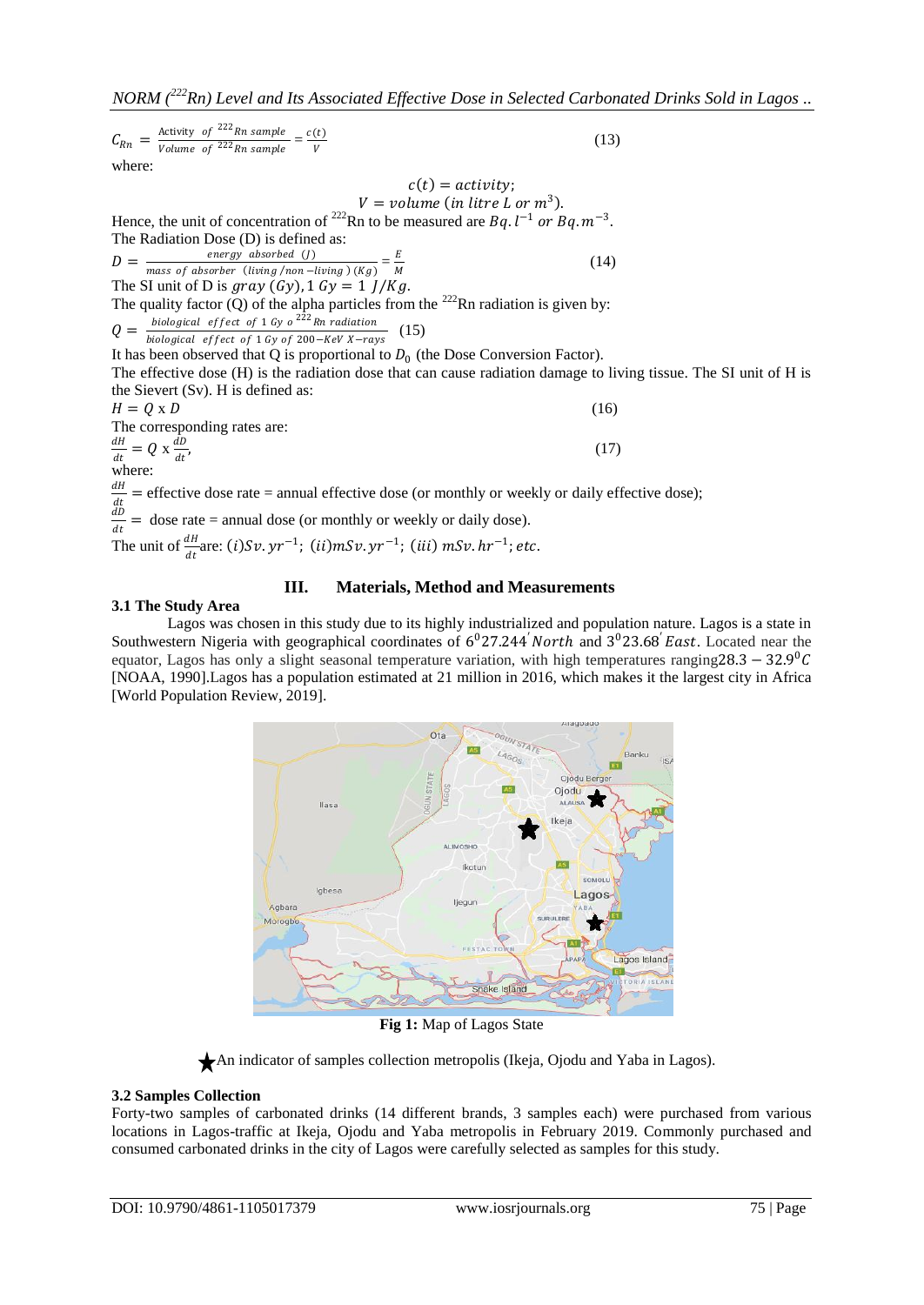#### **3.3 Samples Preparation and Measurement**

Radon concentration in the samples for this study was measured using RAD7 radon detector (Durridge Co., USA), an electric radon detector that is connected to RAD  $H_2O$  accessory for a period of one month [Durridge, 2010]. RAD  $H_2O$  simply means radon in water with the setup shown in figure 2.



**Fig 2:** Arrangement of apparatus for measuring radon content in the carbonated drinks.

The RAD7 detector is truly versatile radon and thoron detector used by research scientists and professionals worldwide. It comes complete with a built-in air pump, rechargeable batteries, and a detachable wireless printer. The radon detector was used to measure the concentrations of radon in the carbonated drinks by connecting the detector to a bubbling kit, this is to enable gas to be released from the samples under study into the air existing in a closed loop. 250mL of each carbonated drink was taken into a radon-tight bottle connected to a glass bulb, this will ensure absorption of available moisture because it contains calcium, it will also ensure a firm connection to the detection chamber. The detection chamber (radon monitor) acts as a scintillator to detect alpha particles. The air was then circulated in the closed circuit for a period of 10 minutes to ensure uniformity in the mixture of radon with the air, the resulting alpha was then recorded [Durridge, 2010].

## **3.4 Annual Effective Dose Estimation**

The annual effective dose  $(D_{AE})$  to an individual from the intake of <sup>222</sup>Rn radionuclide through the intake of carbonated drinks is calculated using the relation [UNSCEAR, 2000a]:

 $D_{AE}(mSv. y^{-1}) = C_{Ra}(Bq. l^{-1}) \times I_{CD}(I. yr^{-1}) \times D_c$  (18) Where  $D_{AE}$  is the annual effective dose due to ingestion of radionuclide from consumption of carbonated drink;  $C_{Ra}$  is the concentration of <sup>222</sup>Rn in the carbonated drink;  $I_{CD}$  is the annual ingestion of carbonated drink and  $D_c$  is the dose conversion factor for intake of <sup>222</sup>Rn given as 0.005 mSv [UNSCEAR, 1999]. The net annual consumption of carbonated drinks over nearly two hundred (200) nations is said to be 552 billion litres, this amounts to 82.5 litres of carbonated drinks consumption per person annually [Zenith International, 2008]. The detection limit of the device used was  $0.004 Bq$ .  $l^{-1}$ ; hence, BDL simply means below the detection limit.

## **IV. Results and Discussions**

The results of the measured radon concentration were reported in Bq.  $l^{-1}$  and Bq.  $m^{-3}$  as shown in Table 1; the annual effective dose values in the selected carbonated drink samples are shown in Table 2.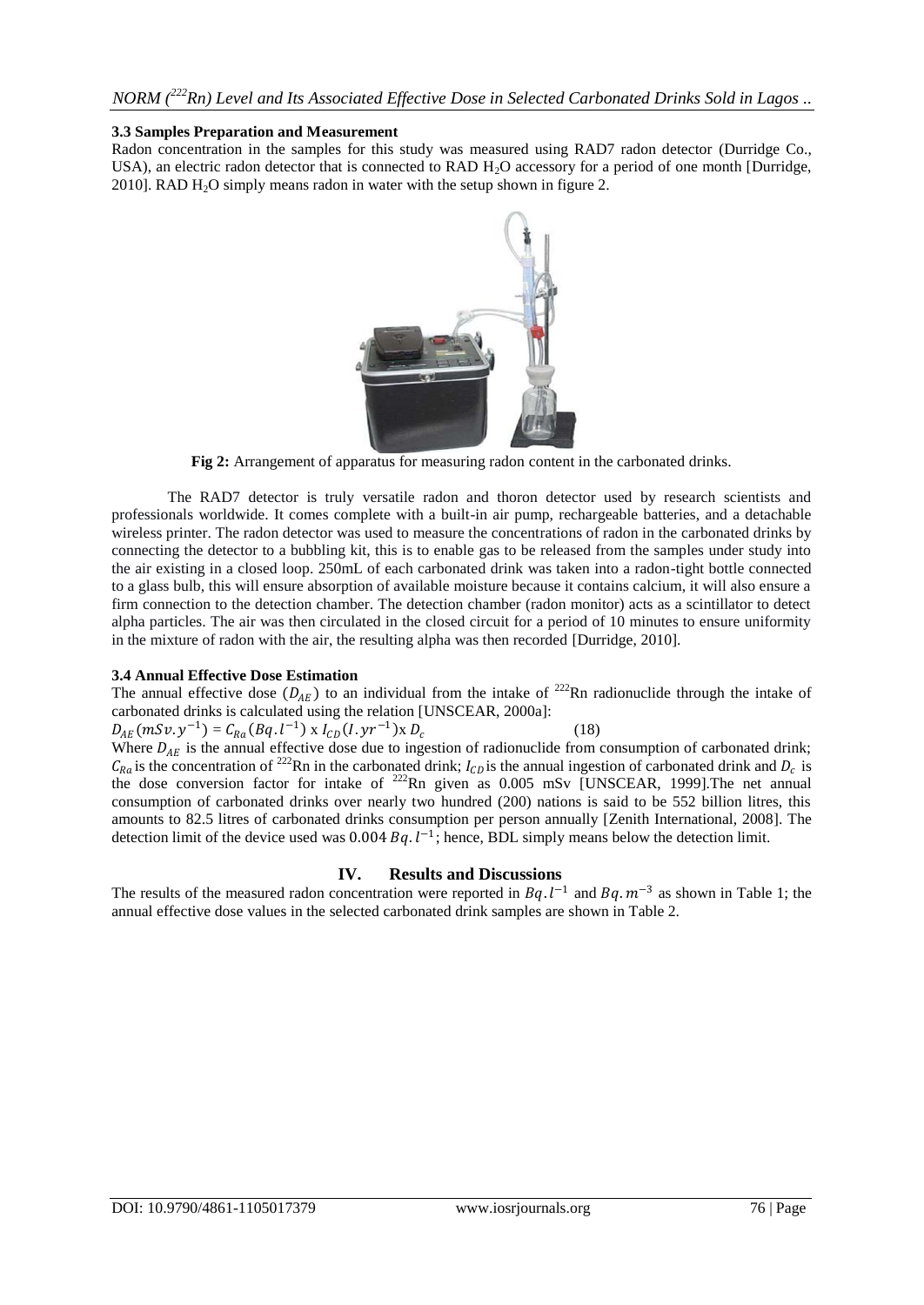| <b>Samples</b>  | Trade    |         | Radon Concentration (Bq.I <sup>-1</sup> ) |                   |                   | Radon Concentration (Bq.m <sup>-3</sup> ) |              |                |                |                   |
|-----------------|----------|---------|-------------------------------------------|-------------------|-------------------|-------------------------------------------|--------------|----------------|----------------|-------------------|
| Code            | Name     | Flavour | S1                                        | S <sub>2</sub>    | S3                | Average                                   | S1           | S <sub>2</sub> | S3             | Average           |
| S1              | Mirinda  | Orange  | $0.092 \pm 0.009$                         | $0.084 \pm 0.013$ | $0.037 \pm 0.016$ | $0.071 \pm 0.012$                         | 92.00±9.45   | 84.00±13.30    | 37.00±16.91    | 71.00±12.67       |
| S <sub>2</sub>  | Fanta    | Orange  | $0.063 \pm 0.015$                         | $0.081 \pm 0.080$ | $0.077 + 0.011$   | $0.074 \pm 0.036$                         | 63.00±15.03  | 81.00 ± 80.16  | 77.00 ± 11.30  | 73.67±36.15       |
| S3              | Fanta    | Apple   | $0.168 \pm 0.013$                         | $0.019 \pm 0.010$ | $0.149 \pm 0.009$ | $0.112 \pm 0.010$                         | 168.00±13.32 | 19.00±10.41    | 149.00±10.33   | 112.00 ± 10.13    |
| S4              | Savanna  | Lemon   | BDL                                       | BDL               | <b>BDL</b>        |                                           | BDL          | <b>BDL</b>     | <b>BDL</b>     |                   |
| S5              | Savanna  | Orange  | $0.213 \pm 0.007$                         | $0.146 \pm 0.012$ | $0.174 \pm 0.010$ | $0.178 + 0.009$                           | 213.00±7.90  | 146.00±12.90   | 174.00 ± 10.61 | 177.67±9.51       |
|                 | La       |         |                                           |                   |                   |                                           |              |                |                |                   |
| S6              | Casera   | Apple   | $0.160 \pm 0.014$                         | $0.215 \pm 0.012$ | $0.163 \pm 0.006$ | $0.179 \pm 0.010$                         | 160.00±14.21 | 215.00±12.07   | 163.00±6.09    | 179.33±10.94      |
| S7              | Pepsi    | Cola    | $0.133 \pm 0.007$                         | $0.116 \pm 0.013$ | $0.125 \pm 0.010$ | $0.125 \pm 0.009$                         | 133.00±7.05  | 116.00±13.74   | 125.00 ± 10.82 | 124.67±9.33       |
|                 |          | Lemon-  |                                           |                   |                   |                                           |              |                |                |                   |
| S8              | Sprite   | lime    | $0.125 \pm 0.002$                         | $0.119 \pm 0.010$ | $0.123 \pm 0.011$ | $0.122 \pm 0.007$                         | 125.00±2.98  | 119.00 ± 10.32 | 123.00 ± 11.72 | 122.33±7.16       |
| S9              | CocaCola | Cola    | $0.081 \pm 0.010$                         | $0.073 \pm 0.016$ | $0.076 \pm 0.008$ | $0.077 + 0.012$                           | 81.00±10.01  | 73.00±16.64    | 76.00 ± 8.24   | 76.67±12.42       |
|                 |          | Zero-   |                                           |                   |                   |                                           |              |                |                |                   |
| S10             | CocaCola | sugar   | $0.097 \pm 0.018$                         | $0.106 \pm 0.013$ | $0.084 \pm 0.011$ | $0.096 \pm 0.013$                         | 97.00±18.32  | 106.00±13.01   | 84.00±11.21    | 95.67±13.58       |
| S11             | Smoov    | Chapman | $0.201 \pm 0.011$                         | $0.113 \pm 0.006$ | $0.172 \pm 0.014$ | $0.162 \pm 0.009$                         | 201.00±11.85 | 113.00 ± 6.82  | 172.00 ± 14.52 | 162.00±9.29       |
|                 |          | Lemon-  |                                           |                   |                   |                                           |              |                |                |                   |
| S <sub>12</sub> | Seven Up | lime    | $0.167 \pm 0.009$                         | $0.190 \pm 0.013$ | $0.188 \pm 0.013$ | $0.182 \pm 0.009$                         | 167.00±9.07  | 190.00±13.45   | 188.00±13.80   | $181.67 \pm 8.35$ |
| S13             | Bigi     | Cola    | $0.107 \pm 0.016$                         | $0.110 \pm 0.002$ | $0.110 \pm 0.016$ | $0.109 \pm 0.008$                         | 107.00±16.39 | 110.00±2.72    | 110.00±16.49   | 109.00 ± 8.14     |
|                 |          | Lemon-  |                                           |                   |                   |                                           |              |                |                |                   |
| S14             | Bigi     | lime    | BDL                                       | <b>BDL</b>        | <b>BDL</b>        | ٠                                         | BDL          | <b>BDL</b>     | <b>BDL</b>     |                   |
|                 |          | Mean    | 0.125                                     | 0.105             | 0.114             | 0.115                                     | 125.00       | 105.17         | 114.00         | 114.72            |

Table 1: Concentrations of radon in carbonated drink samples for the present study

\*BDL – Below Detection Limit

**Table 2:** Annual effective dose due to the concentration of radon in studied samples

| Samples | Trade     |            | Annual Effective Dose Estimation (mSv.v <sup>-1</sup> ) |                    |                    |                    |  |  |
|---------|-----------|------------|---------------------------------------------------------|--------------------|--------------------|--------------------|--|--|
| Code    | Name      | Flavour    | Sl<br>S2<br>S3                                          |                    |                    | Average            |  |  |
| S1      | Mirinda   | Orange     | $0.038 \pm 0.0025$                                      | $0.035 \pm 0.0017$ | $0.015 \pm 0.0013$ | $0.029 \pm 0.0016$ |  |  |
| S2      | Fanta     | Orange     | $0.026 \pm 0.0042$                                      | $0.033 \pm 0.0021$ | $0.032 \pm 0.0020$ | $0.030 \pm 0.0031$ |  |  |
| S3      | Fanta     | Apple      | $0.069 \pm 0.0035$                                      | $0.008 \pm 0.0009$ | $0.061 \pm 0.0017$ | $0.046 \pm 0.0022$ |  |  |
| S4      | Savanna   | Lemon      |                                                         |                    |                    |                    |  |  |
| S5      | Savanna   | Orange     | $0.088 \pm 0.0015$                                      | $0.060 \pm 0.0021$ | $0.072 \pm 0.0021$ | $0.073 \pm 0.0018$ |  |  |
| S6      | La Casera | Apple      | $0.066 \pm 0.0062$                                      | $0.089 \pm 0.0038$ | $0.067 \pm 0.0029$ | $0.074 \pm 0.0041$ |  |  |
| S7      | Pepsi     | Cola       | $0.055 \pm 0.0027$                                      | $0.048 \pm 0.0021$ | $0.052 \pm 0.0032$ | $0.051 \pm 0.0025$ |  |  |
| S8      | Sprite    | Lemon-lime | $0.052 \pm 0.0036$                                      | $0.049 \pm 0.0048$ | $0.051 \pm 0.0028$ | $0.050 \pm 0.0034$ |  |  |
| S9      | CocaCola  | Cola       | $0.033 \pm 0.0061$                                      | $0.030 \pm 0.0026$ | $0.031 \pm 0.0021$ | $0.032 \pm 0.0042$ |  |  |
| S10     | CocaCola  | Zero-sugar | $0.040 \pm 0.0046$                                      | $0.044 \pm 0.0031$ | $0.035 \pm 0.0035$ | $0.039 \pm 0.0036$ |  |  |
| S11     | Smoov     | Chapman    | $0.083 \pm 0.0029$                                      | $0.047 \pm 0.0052$ | $0.071 \pm 0.0026$ | $0.067 \pm 0.0038$ |  |  |
| S12     | Seven Up  | Lemon-lime | $0.069 \pm 0.0011$                                      | $0.078 \pm 0.0009$ | 0.0780.001319      | $0.075 \pm 0.0011$ |  |  |
| S13     | Bigi      | Cola       | $0.044 \pm 0.0038$                                      | $0.045 \pm 0.0032$ | $0.045 \pm 0.0054$ | $0.045 \pm 0.0040$ |  |  |
| S14     | Bigi      | Lemon-lime |                                                         |                    |                    |                    |  |  |
|         |           | Mean       | 0.052                                                   | 0.043              | 0.047              | 0.047              |  |  |

The lowest radon concentrations in the carbonated drink samples collected were recorded in samples S1 (Mirinda, orange flavour) whiranged from 0.037  $\pm$ 0.016 Bq.  $l^{-1}$ to 0.092  $\pm$  0.009 Bq.  $l^{-1}$ , with an average value of 0.071  $\pm$  0.012 Bq. l<sup>-1</sup>; this contributed an annual effective dose of 0.015  $\pm$  0.0013 mSv. y<sup>-1</sup> to 0.038  $\pm$ 0.0025  $mSv. y^{-1}$ , with an average value of 0.029  $\pm$  0.0016  $mSv. y^{-1}$ .

The highest radon concentrations in the carbonated drink samples collected were recorded in samples S12 (seven-up, lemon-lime flavour) which ranged from 0.167  $\pm$ 0.009 Bq. l<sup>-1</sup> to 0.190  $\pm$  0.013 Bq. l<sup>-1</sup>, with an average value of  $0.182 \pm 0.009$  Bq.  $l^{-1}$ , this contributed an annual effective dose of  $0.069 \pm 0.0011$  mSv.  $y^{-1}$ to  $0.078 \pm 0.0009$  mSv.  $y^{-1}$ , with an average value of  $0.075 \pm 0.0011$  mSv.  $y^{-1}$ .

Varying concentrations of radon were in all samples of carbonated drink collected (*see Tables 1 and 2*) except for samples S4 (savanna, lemon flavour) and S14 (Bigi, lemon-lime flavour) which were not detected by the detector.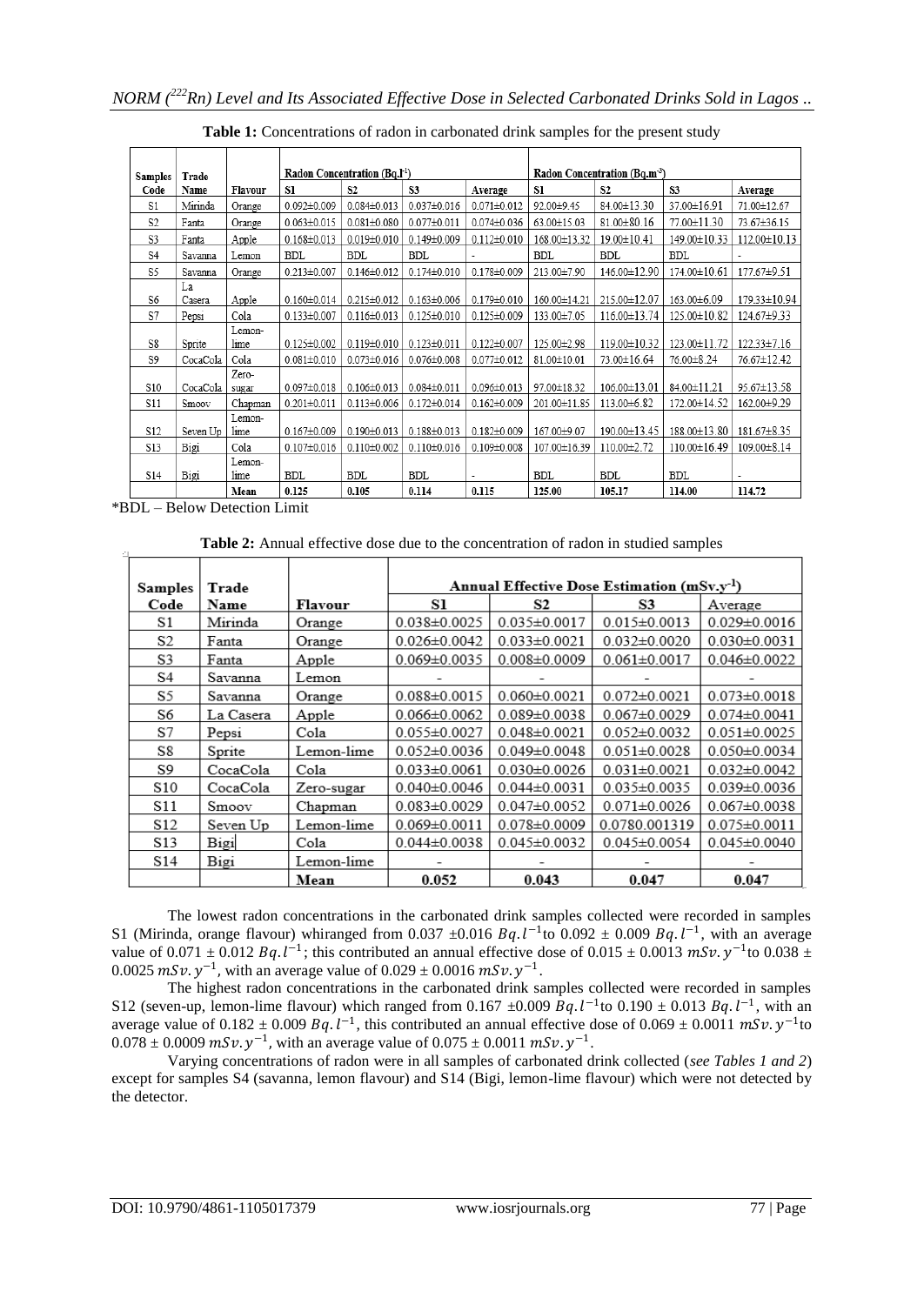

**Figure 3:** Pareto chart of the distribution of radon concentrations in the studied carbonated drinks in descending order of frequency, with a cumulative line on a secondary axis as a percentage of the total radon concentrations.



**Figure 4:** Pareto chart of the annual effective dose due to ingestion radon via consumption of studied carbonated drinks in descending order of frequency, with a cumulative line on a secondary axis as a percentage of the total annual effective dose.

#### **V. Conclusion**

The values obtained for the concentration of radon in the present study showed that radon is present in all studied samples except for samples S4 (savanna, lemon flavour) and S14 (Bigi, lemon-lime flavour) which were not detected by the detector. However, the presence of radon in the studied samples were less than the permitted maximum concentration level set as standard according to the World Health Organization and other radiation protection regulatory bodies. The values reported for radon concentrations in carbonated drink samples for the present study were lower than the maximum allowed concentration standard of 0.5  $Bq$ .  $l^{-1}$  for carbonated drinks [WHO, 2008]. Also, the results of the annual effective dose due to ingestion of radon from the consumption of carbonated drinks in studied samples were lower than the estimated world average of 1  $mSv. y^{-1}$  [UNSCEAR, 2000a] and lower than the reported mean annual effective dose of 0.29  $mSv. y^{-1}$ [WHO, 2017]. The average annual effective dose reported for the studied samples is 4.7% of the estimated World average value. Hence, in conclusion, it can be argued that there is no significant radiological risk to the teeming population of Lagos from radon ingestion by consuming carbonated drinks in the studied locations.

#### **References**

- [1]. Bankole, O. O., Aderinokum, G. A., Odenloye, O. and Adeyemi, A. T. (2006). Weaning Practices among some Nigerian Women: Implication on Oral Health. *Odontostomatologie Tropicale* 29(113):15–21.
- [2]. Campbell John (2012). ["This Is Africa's New Biggest City: Lagos, Nigeria, Population 21 Million".](https://www.theatlantic.com/international/archive/2012/07/this-is-africas-new-biggest-city-lagos-nigeria-population-25-million/259611/) *The Atlantic,* Washington DC. Retrieved March 27, 2019.
- [3]. Durridge Co. USA (2010), RAD7, *RAD H2O Accessory Owner's Manual*. Available at
- [4]. [https://durridge.com/documentation/RAD7%20Manual.pdf.](https://durridge.com/documentation/RAD7%20Manual.pdf)